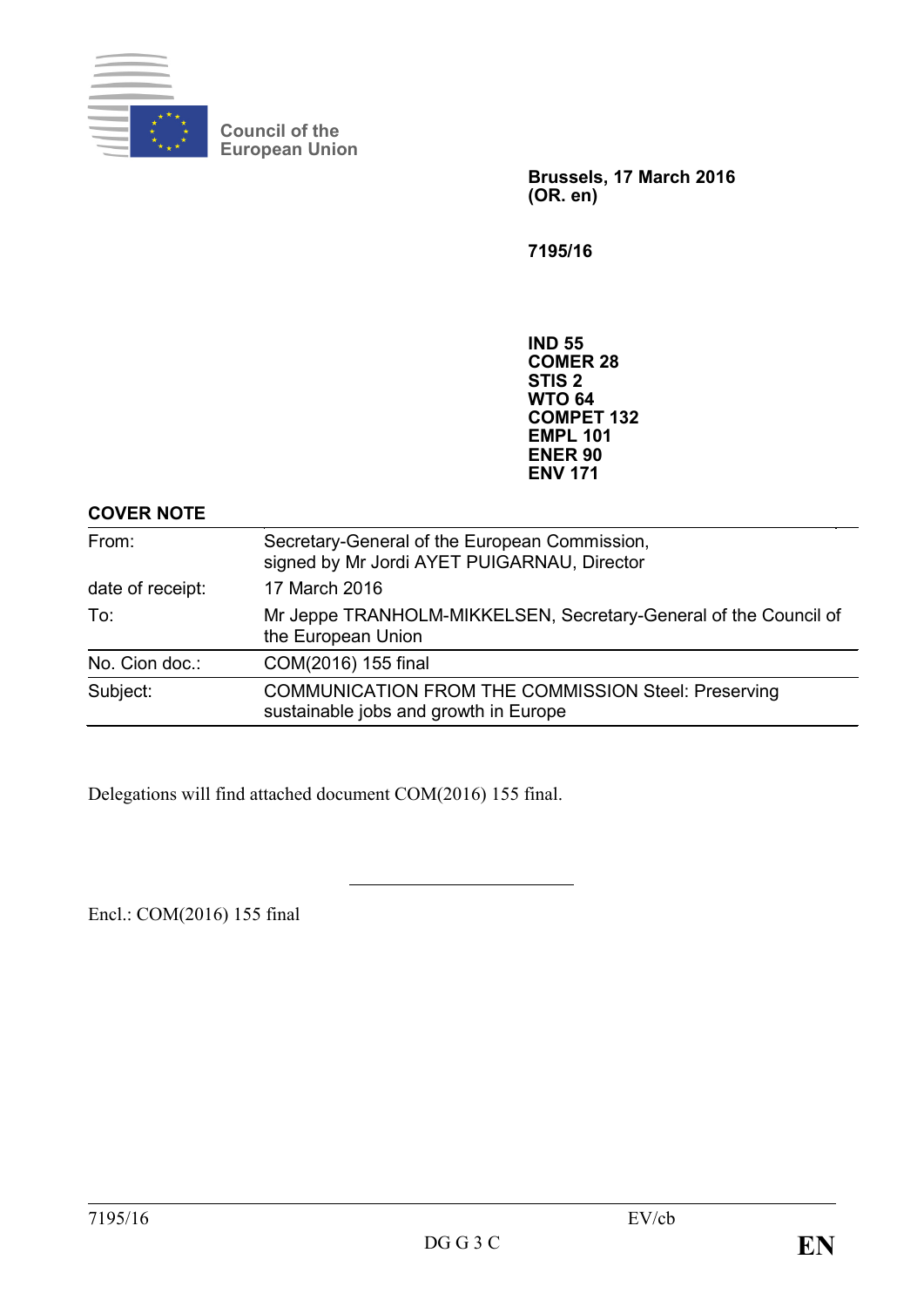

EUROPEAN **COMMISSION** 

> Brussels, 16.3.2016 COM(2016) 155 final

# **COMMUNICATION FROM THE COMMISSION TO THE EUROPEAN PARLIAMENT, THE EUROPEAN COUNCIL, THE COUNCIL, THE EUROPEAN ECONOMIC AND SOCIAL COMMITTEE, THE COMMITTEE OF THE REGIONS AND THE EUROPEAN INVESTMENT BANK**

**Steel: Preserving sustainable jobs and growth in Europe**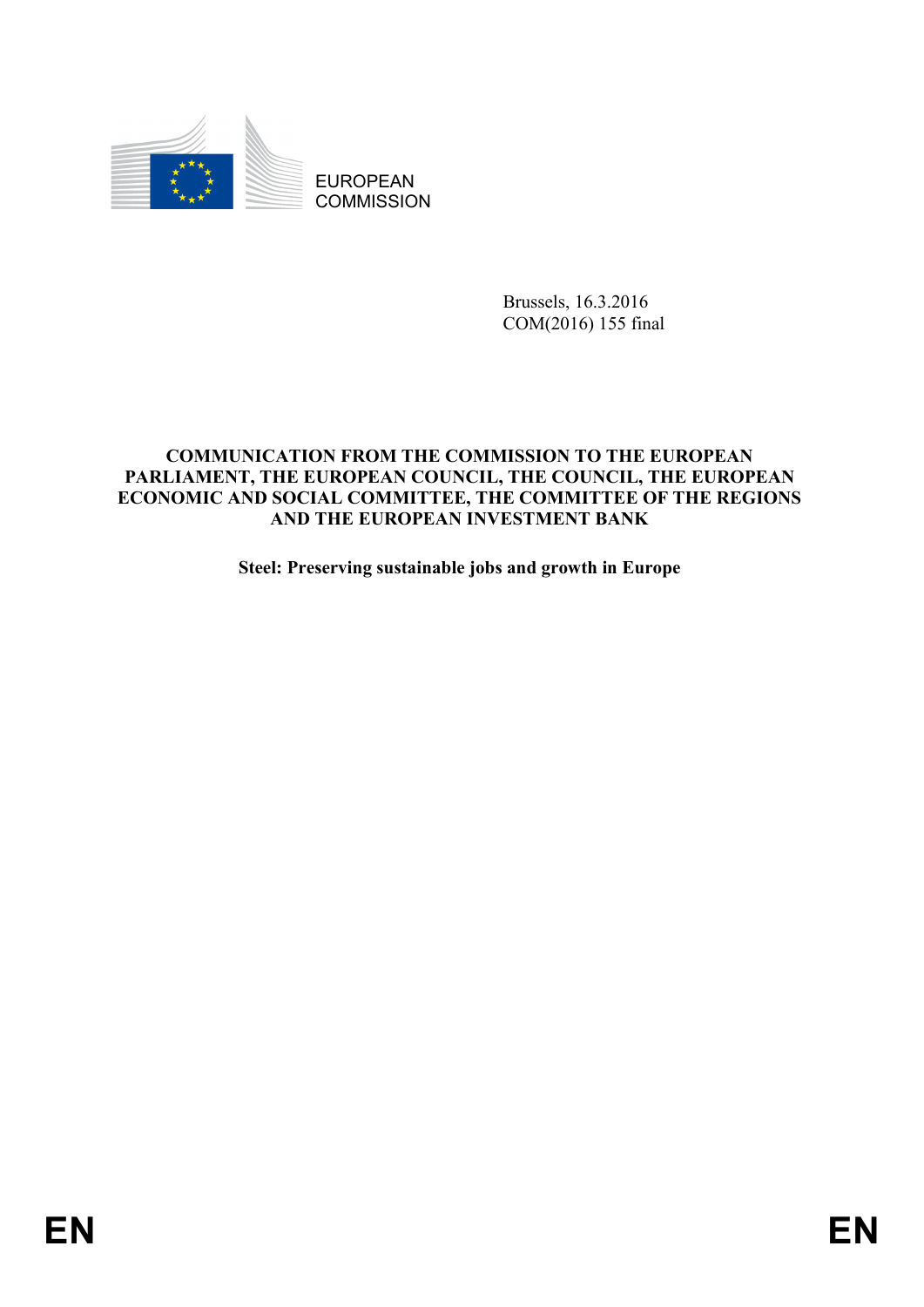#### **1. EUROPE'S STEEL INDUSTRY AND ITS MAIN CHALLENGES**

### **A robust industrial base is essential for Europe's economic growth, preservation of sustainable jobs and our competitiveness on global markets.**

A strong steel sector forms the basis of many industrial value chains. The steel sector in Europe has an annual turnover<sup>[1](#page-2-0)</sup> of EUR 166 billion and is responsible for 1.3% of EU GDP. In 2015 it provided 328 000 direct jobs with an even greater number of dependent jobs. The European steel sector is characterised by modern, energy- and CO2 efficient plants producing high value added or niche products for the world market, based on an outstanding R&D network. The European Union is the second steel producer after China, producing on average 170 million tonnes of crude steel per year. European steel industry remains a world leader in the highly technologically specialised product segment.



Despite its strong potential, Europe's competitive position on the global steel market has deteriorated in the last few years. While global demand remained buoyant in the wake of the economic and financial crisis, the economic slowdown in China and other emerging economies had a negative impact on global steel demand since 2014. In addition, the spare production capacity in certain third countries, notably in China, has increased dramatically. The overcapacity in China alone has been estimated at around  $350$  million tonnes<sup>[2](#page-2-1)</sup>, almost the double of the Union's annual production.

<span id="page-2-0"></span><sup>1</sup> 2014.

<span id="page-2-1"></span><sup>2</sup> Difference between OECD (2015) capacity figures and actual steel production (World Steel Association 2015).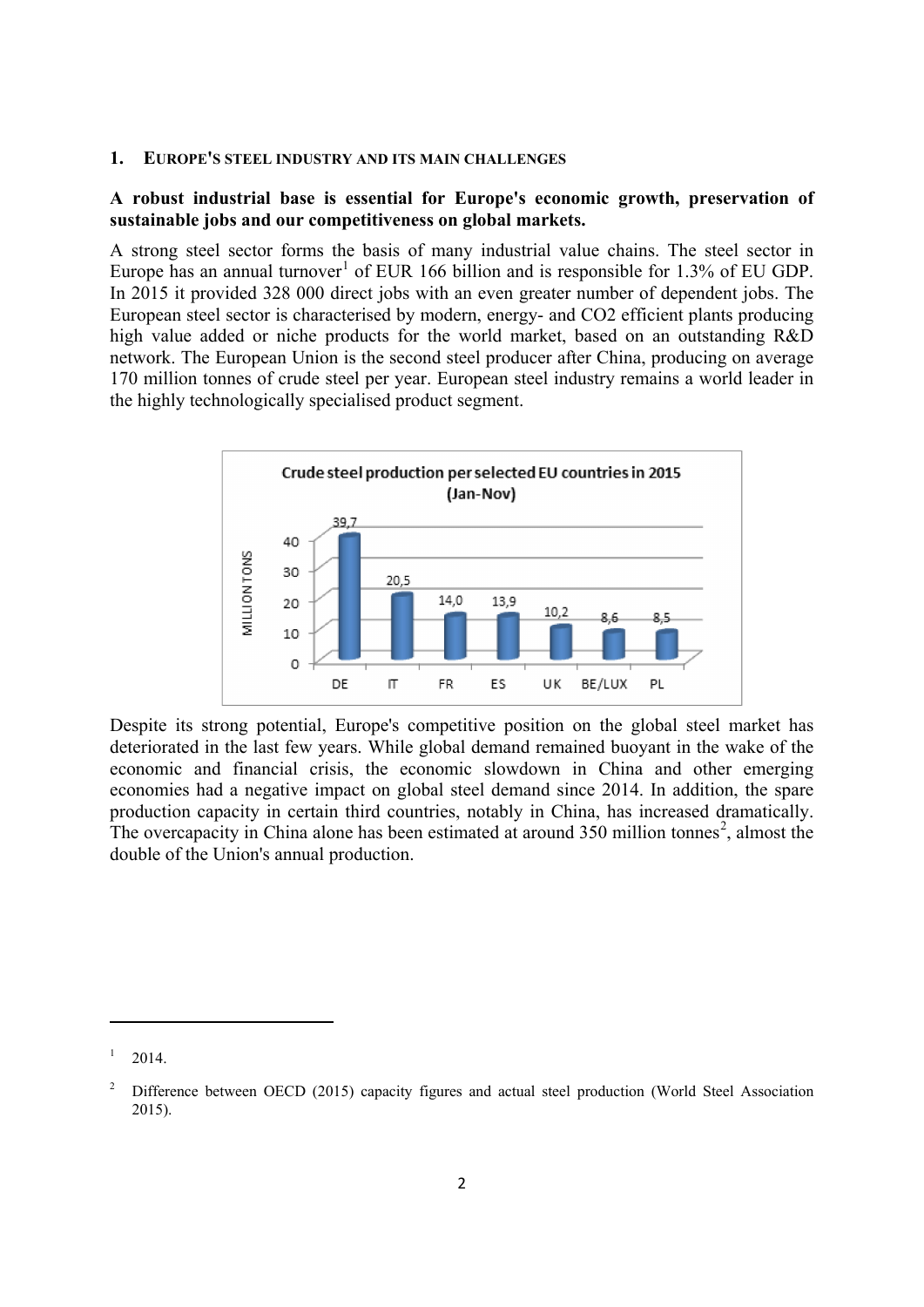

The excess production of steel has recently led to a dramatic increase of exports, destabilising global steel markets and depressing steel prices world-wide. Steel imports from China to the EU have surged in the last three years. Market prices for some steel products collapsed by up to 40% due to the surge of volumes. Some third countries have reacted by imposing trade restrictions and other forms of trade barriers. In addition, the overcapacity gave rise to an unprecedented wave of unfair trading practices distorting the global level playing field. These trading practices would shift the burden of global overcapacity disproportionately towards European producers and their employees. In 2015 and early 2016 alone, the Commission had to launch ten new investigations against unfair trading practices relating to steel.

These circumstances compound a number of additional long-term challenges requiring a forceful response at the European level, helping the steel sector to adapt, innovate and use its potential in terms of quality, cutting-edge technology and a highly skilled workforce. A comprehensive response is needed by industry, Member States and the EU institutions.

#### **2. FACING THE CHALLENGES**

**Short-term and long-term measures are needed in response to these developments. Action has been taken already, but continued and enhanced joint efforts are needed to provide, with a greater sense of urgency, adequate responses to the various challenges. Best use needs to be made of all available instruments at European and national level to bring relief to the sector and accompany its modernisation.** 

The situation of the steel industry in Europe is high on the Commission's agenda. In February 2016, the Commission therefore hosted a high level conference on energy intensive industries to take stock of measures taken in the current context, including the implementation of the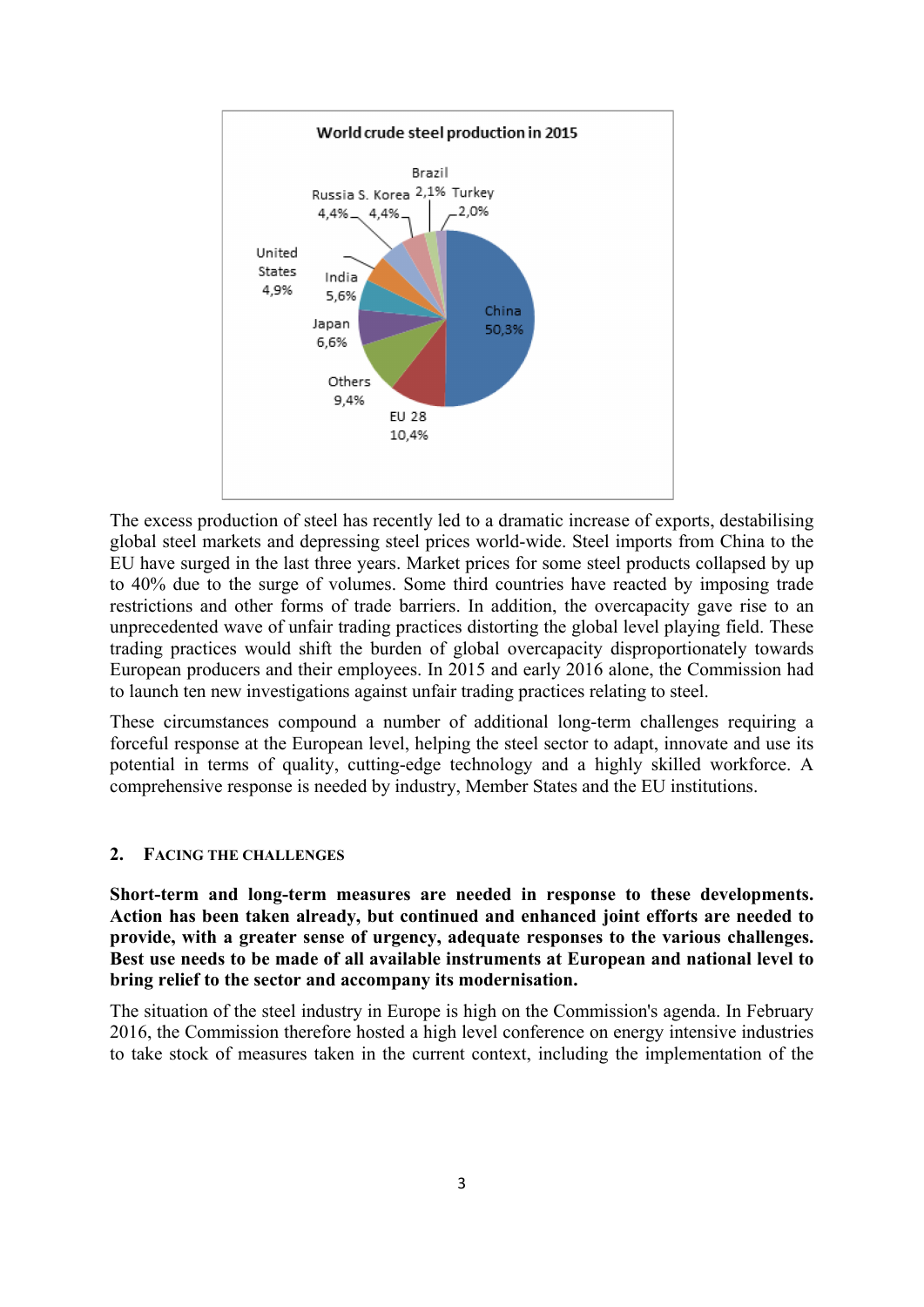201[3](#page-4-0) Steel Action Plan<sup>3</sup>. The issue has been discussed with the Competitiveness Council in November 2015 and in February 2016, as well as with the European Parliament in the context of its Resolution on 'Developing a sustainable European industry of base metals'[4](#page-4-1) in December 2015. The High-level Group on energy-intensive industries provides a forum for discussion between all relevant stakeholders.

The Commission is implementing and strengthening actions which are instrumental for bringing immediate relief to the industry and restoring a level playing field. But a joint effort is needed to go further. Short-term measures alone will not suffice to guarantee the long-term competitiveness and sustainability of energy intensive industries like steel. Their future depends on their ability to embrace modernisation and implement innovations. Past efforts have been rewarded by making the EU steel industry more dynamic, innovative and customer-oriented. These efforts need to be supported and stepped up if we are to tackle today's challenges.

The European Union and its Member States can help the steel industry and other energyintensive industries by promoting investment and creating a favourable business environment. The Commission's strong focus on jobs and growth, as well as strategic initiatives such as the Investment Plan and the Capital Markets Union, the Single Market Strategy, the Digital Single Market Strategy, the Energy Union or the Circular Economy contribute to that objective. In addition, a number of European funding instruments can assist in implementing the necessary reforms and attenuating problems arising during the inevitable transformation of the industry of base metals. They should be used to the fullest extent and in an accelerated manner.

### **A. AN EFFECTIVE AND RESPONSIBLE TRADE POLICY**

### *Acting together to strengthen our defences against unfair trade practices*

**The Commission is imposing a record number of trade defence measures to offset the detrimental effect of dumping on Europe's steel industry. The efficiency and effectiveness of our action can however be significantly enhanced, accelerated and further improved if Member States support the Commission's efforts.** 

### *Current efforts to strengthen trade defence*

The number of trade defence measures on steel products has reached 37 in total with 16 measures concerning imports from China. The pace of adopting measures has accelerated with five measures imposed in 2014 and seven in 2015. The Commission is mobilising additional tools, for example it is now opening investigations based on a threat of injury. Moreover, the Commission ensures that the industry gets actual relief significantly before provisional measures are imposed. This is achieved by registering imports prior to the adoption of provisional measures. This allows the Commission to retroactively apply

<span id="page-4-0"></span><sup>3</sup> COM/2013/0407.

<span id="page-4-1"></span>P8\_TA(2015)0460/ A8-0309/2015.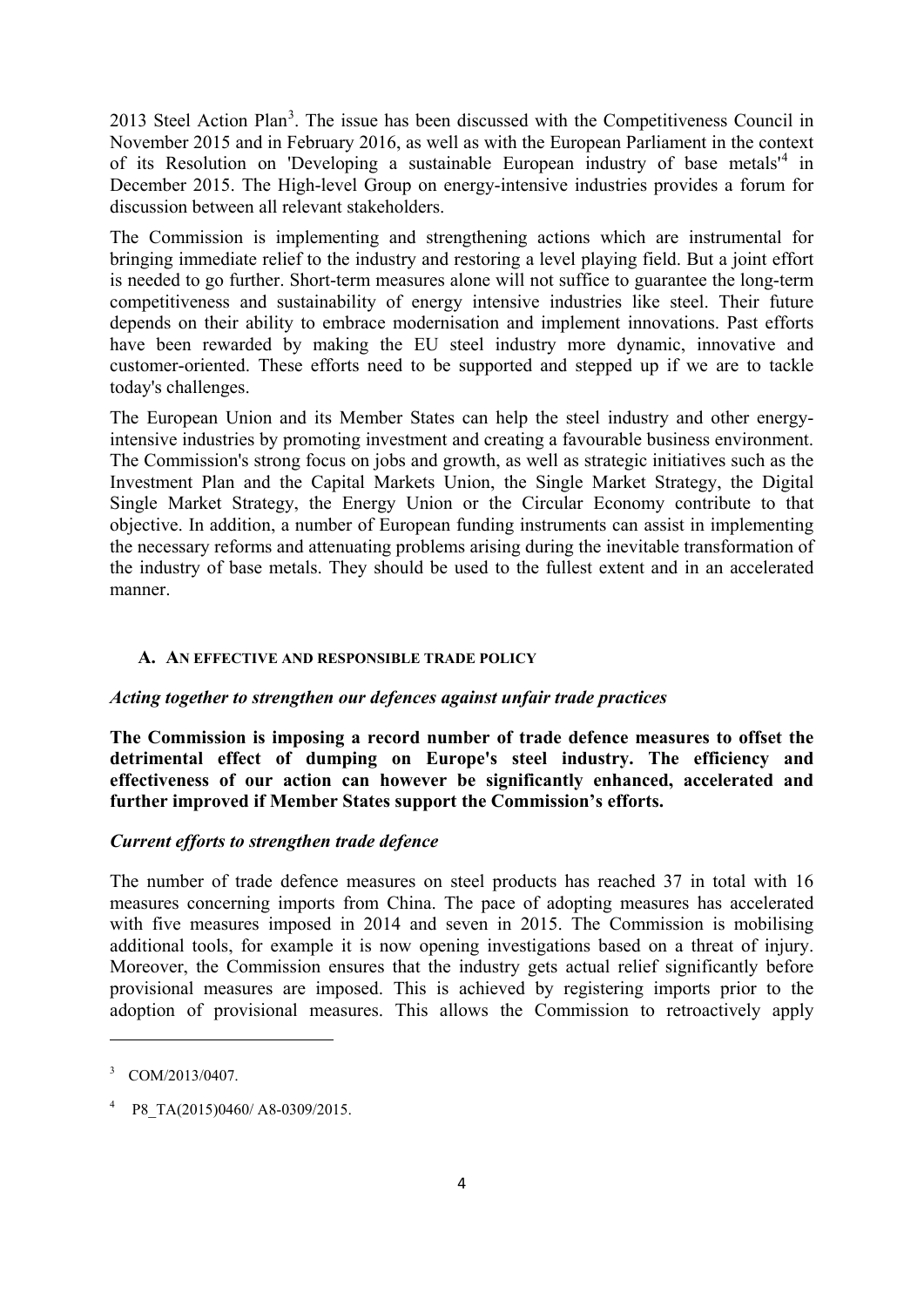definitive antidumping duties three months before the adoption of provisional measures, where the relevant legal conditions are met.

### *Additional efforts to accelerate the process*

The Commission will immediately use the available margins to further accelerate the adoption of provisional measures. For instance, while the current practice is to consult Member States in the Committee before adopting provisional measures, there is scope for increased use of written consultations. In case of extreme urgency, provisional measures can also be imposed after informing the Member States. The Commission will further optimise its internal procedures, follow a stricter approach when dealing with requests for deadline extensions of questionnaire responses and where feasible streamline hearings by grouping them together. This would allow speeding up the overall procedure by at least one month.

# *Modernisation of Trade Defence Instruments*

- To further improve the efficiency and effectiveness of EU action, our trade defence instruments need to be modernised. Three years ago, the Commission already put forward a comprehensive package to that effect<sup>[5](#page-5-0)</sup>. The European Parliament adopted its report in first reading. However, Member States have so far prevented this file from moving forward in the Council. It is now high time to back-up rhetoric with action and adopt swiftly the modernisation package.
- − The recent experience furthermore shows that additional reforms need to be considered, taking into account the inter-institutional debate and most recent developments: for example, the rationale for the removal of the lesser-duty rule should apply also to the steel sector and more generally to situations where the market of the exporting country is subject to significant distortions. In addition, it may be appropriate with regard to the calculation of the injury margin to better define the target profit to ensure that injury is adequately removed.
- − Additional steps, which require a change in the Basic Regulations, can and should be taken<sup>[6](#page-5-1)</sup>. For instance, intermediary deadlines such as those for sampling of interested parties or parties' reaction to the disclosure of the essential facts and considerations should be adjusted. Moreover, the consultation process of Member States should be

1

<span id="page-5-0"></span><sup>5</sup> Compared to other jurisdictions, the EU trade defence instruments are based on the involvement of Member States at key stages of the investigation. The Commission is required, among others, to conduct a full-fledged Union interest test analysis and detailed injury calculations to apply the lesser-duty rule. Under the lesser duty rule the level of the anti-dumping duty is equal to the lesser of the dumping and the injury margin, resulting in lower duties. This rule is mandatory under EU anti-dumping legislation, whereas it is simply recommended under WTO rules. The lesser duty rule is not applied by trade partners in a comparable situation as the EU.

<span id="page-5-1"></span><sup>6</sup> In line with Commission's Better Regulation Guidelines, SWD(2015) 111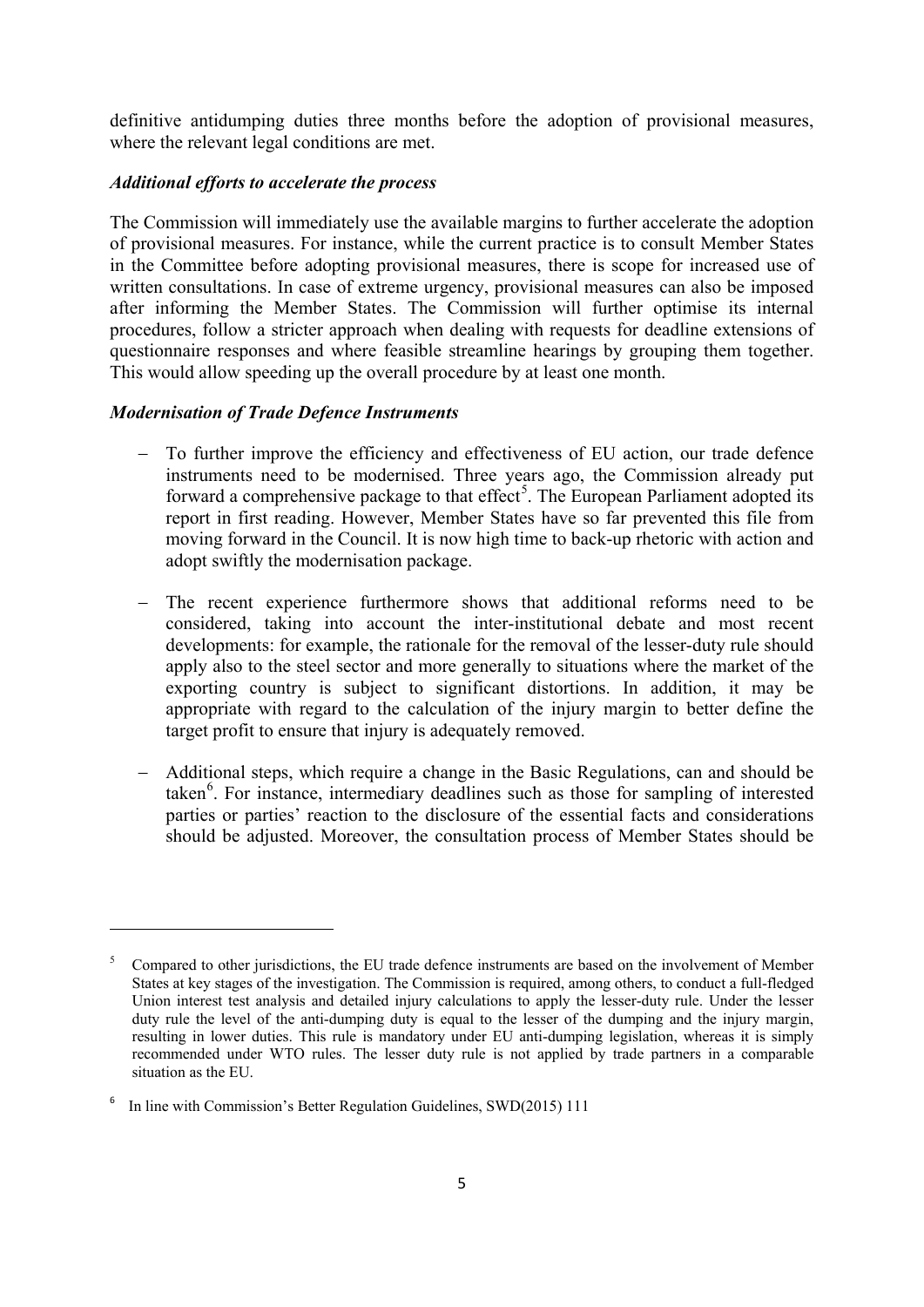significantly streamlined. This would allow speeding up the overall procedure by up to two months<sup>[7](#page-6-0)</sup>.

− The Commission calls on the co-legislators to work with it as a matter of urgency and it stands ready to propose swiftly the additional reform proposals mentioned above.

In addition, given the current context and the importance of the issue at stake, the Commission will propose a prior surveillance system on steel products. Prior surveillance measures are foreseen in the EU's safeguard instrument and are based on an automatic import licensing system. They can be introduced when import trends threaten to cause injury to Union producers.

Finally, stakeholders can provide their input on some of the elements of the EU's trade defence system as part of an ongoing public consultation: in the light of the upcoming expiry of certain provisions in China's Protocol of Accession to the WTO, the Commission is analysing whether, and if so how, the EU should change the treatment of China in antidumping investigations after December 2016. Before taking a view on this matter, the Commission is conducting an in-depth impact assessment and is consulting stakeholders. The impact assessment will carefully analyse the potential economic and social effects of any change in the treatment of China, with a particular focus on jobs and taking into account differences across Member States. The public consultation launched in February 2016 aims at collecting stakeholders' input regarding the options identified by the Commission. For the Commission, it is clear that no decision can be taken in this context without significant transitional periods and substantial attenuating measures.

# *Tackling the causes of global overcapacity*

**.** 

# **In addition to measures aiming to mitigate the effects of global overcapacities, the Commission is tackling the underlying causes of the problem with our main partners. A global problem requires a global solution.**

In order to restore the global level playing field, the Commission is working with the main partners across the various fora:

- − At bilateral level, the Commission has set up Steel Contact Group meetings with China, Japan, India, Russia, Turkey and the United States. Steel Contact Group meetings with Japan and China took place on 8 and 10 March 2016. On those occasions, the Commission specifically addressed the matters concerning overcapacity. The Commission will intensify and multiply its meetings with some of our main steel trade partners, notably China.
- − At multilateral level, the Commission plays an active role in the OECD Steel Committee. Following concerns expressed by the EU and like-minded countries at the

<span id="page-6-0"></span><sup>7</sup> Achieving this objective would bring the Union significantly closer to the speed of imposing trade defence measures in other jurisdictions, despite a more demanding and complex legal framework. It can however only be achieved with the active support of the Member States and the industry.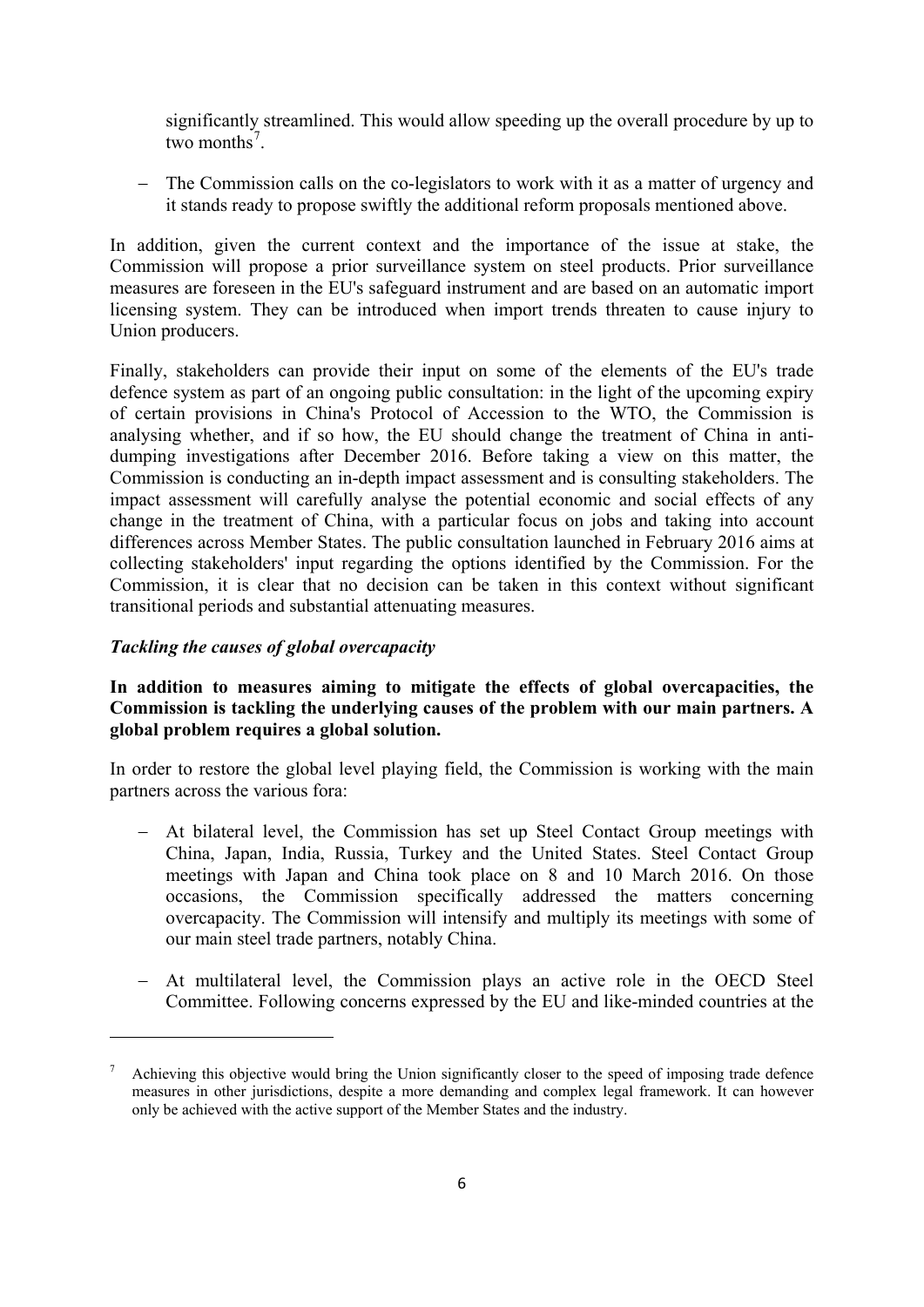last meeting regarding excess capacity, notably in China, the Committee will organise a high-level symposium addressing the challenge of reducing overcapacity through structural adjustment.

- In the WTO, the EU will remind China of the need to enforce its WTO obligations on transparency and the notification of subsidies. It will actively raise this issue at the WTO peer-Trade Policy Review of China in June 2016. The Commission is studying subsidy schemes in China, including for the steel sector. It will use any relevant means available and raise the issue within the G20 with the aim of addressing overcapacity.
- − The Commission encourages third countries to apply the appropriate policy measures which respect the current needs of the market. The Commission is negotiating rules on the behaviour of state-owned enterprises and subsidies under Free Trade Agreements, following closely the subsidy notifications in the WTO. In this context, the Commission is also pursuing discipline on subsidies and State-Owned Enterprises in its negotiations of the Investment Agreement with China. The intention to negotiate a chapter on energy and raw materials in each trade agreement is of particular interest for the steel and other energy-intensive industries.

### **B. INVESTING TODAY IN A MODERNISED AND SUSTAINABLE STEEL INDUSTRY**

### *Investments in future solutions and technologies for a more competitive industry*

**The steel sector faces longer-term challenges which require continued investment in breakthrough technologies. Several EU funds actively support the steel industry on its modernisation path by facilitating investment and helping the development and deployment of innovation. These possibilities should be used to the fullest extent.** 

The Commission is working to ensure that existing funding possibilities effectively support the industry in its modernisation efforts:

− The European Fund for Strategic Investments (EFSI)<sup>[8](#page-7-0)</sup> helps bringing innovation also to the steel sector, by covering higher financing risks of innovative projects. EFSI provides flexible support to concrete projects by addressing market failures or suboptimal investment situations. Project promoters also obtain assistance in the investment process by the European Investment Advisory Hub, so that the quality of projects can be enhanced and attract financing. In addition, business projects can boost their visibility for investors on a European Investment Project Portal. A first EIB loan under EFSI of EUR 100 million is already helping a mid-sized Italian steel producer attract other investors. The total investment expected to be mobilised amounts to EUR

<span id="page-7-0"></span><sup>8</sup> Regulation (EU) 2015/1017 of the European Parliament and of the Council of 25 June 2015 on the European Fund for Strategic Investments, the European Investment Advisory Hub and the European Investment Project Portal and amending Regulations (EU) No 1291/2013 and (EU) No 1316/2013 — the European Fund for Strategic Investments, OJ L 169, 1.7.2015, p. 1.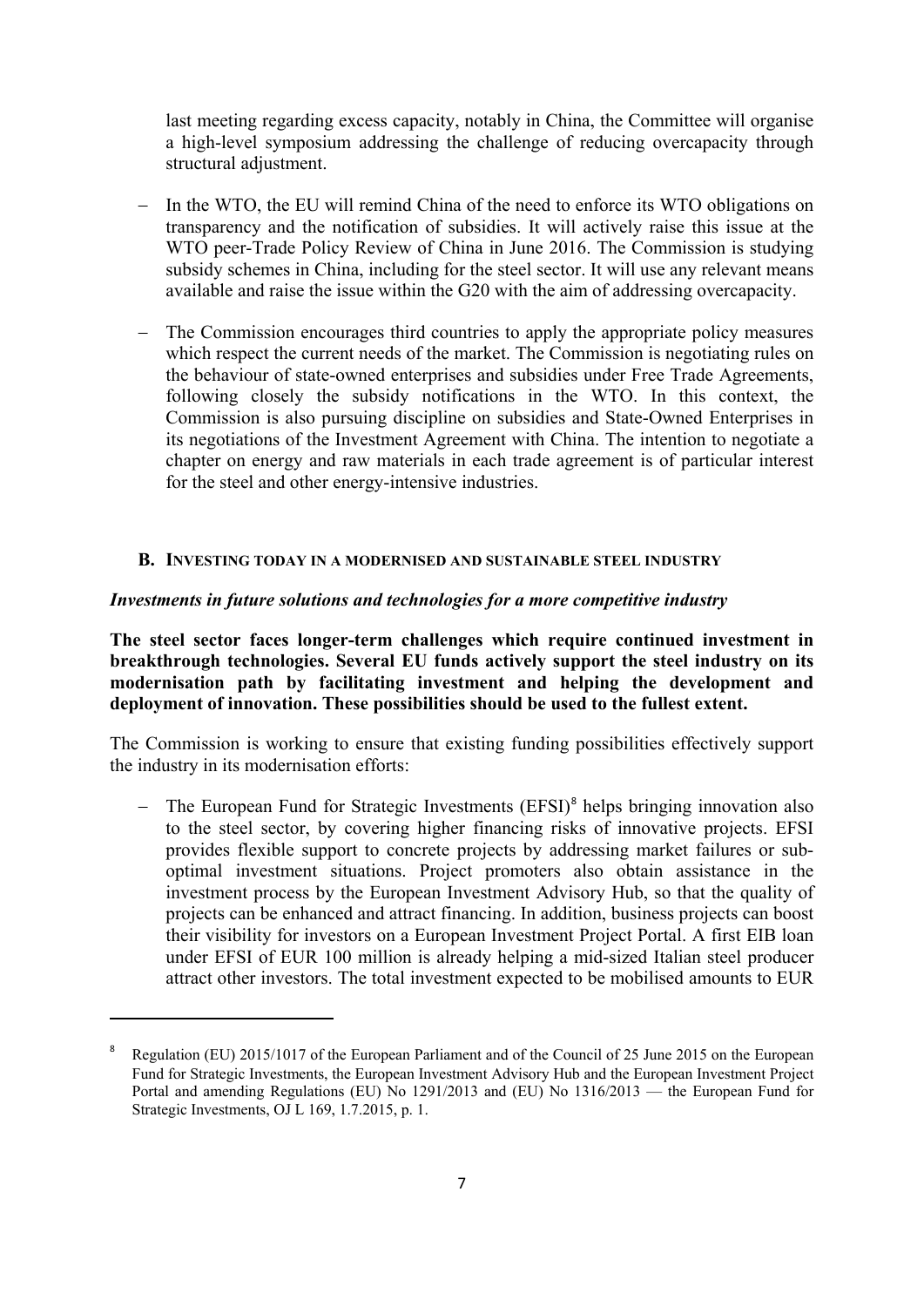227 million, enabling the company to modernise and optimise its products, processes and environmental performance, and to remain a leader in its field. Other industrial players have already initiated contacts with the Advisory Hub. Others can benefit today of the opportunities provided by these new instruments.

- − EFSI opportunities are complementary to other EU funds like Horizon 2020 and Structural Funds and can and should be optimally combined. From the European Structural and Investment Funds (ESIF) EUR 44 billion will be allocated to priorities set in the research and innovation strategies for smart specialisation. Regions in Czech Republic, Slovakia, Spain, Finland and Sweden included support to modernising their steel industry in their priorities. The cooperation between regions with steel-related priorities offers an opportunity for exchange of experiences with policies and new technologies. The Integrated Strategic Energy Technology Plan, launched by the Commission in October 2015, is helping focussing existing Research and Innovation support as well as policy action in the area of energy efficiency, e.g. by a more sophisticated use of financial support and regulatory measures.
- − Horizon 2020 and the ESIF are helping the steel industry, together with research institutes and other stakeholders, to develop enabling technologies in resource and energy efficiency along the value chain. Modernisation in the steel sector is also supported by the Research Fund for Coal and Steel with over EUR 50 million every year. The ultra-low carbon dioxide steelmaking project (ULCOS) and its follow up projects, as well as projects funded within the SPIRE[9](#page-8-0) Public-Private Partnership are good examples in this respect.
- − Through the European Innovation Partnership on Raw Materials, the industry cooperates with relevant actors at EU, national and regional levels to accelerate innovations that ensure secure, sustainable supplies of both primary and secondary raw materials.

# *Investing in people*

**.** 

# **Modernising Europe's steel industry is about investing in people and increasing employment opportunities.**

As a social market economy, Europe cannot – and does not want to – compete on the basis of low wages or deteriorating working conditions and social standards. Europe needs to compete on the basis of innovation, cutting-edge technology, premium quality and efficient production. All this requires people with excellent skills. Building, running and maintaining a modern and competitive steel industry is only possible with a trained workforce. Preserving industrial know-how and a skilled workforce, in particular as regards young employees, is an important asset of EU's base metal industry. The need to invest in human resources will therefore be at the heart of the forthcoming New Skills Agenda, which will benefit a broad range of economic sectors, including the steel industry.

<span id="page-8-0"></span>Sustainable Process Industry through Resource and Energy Efficiency.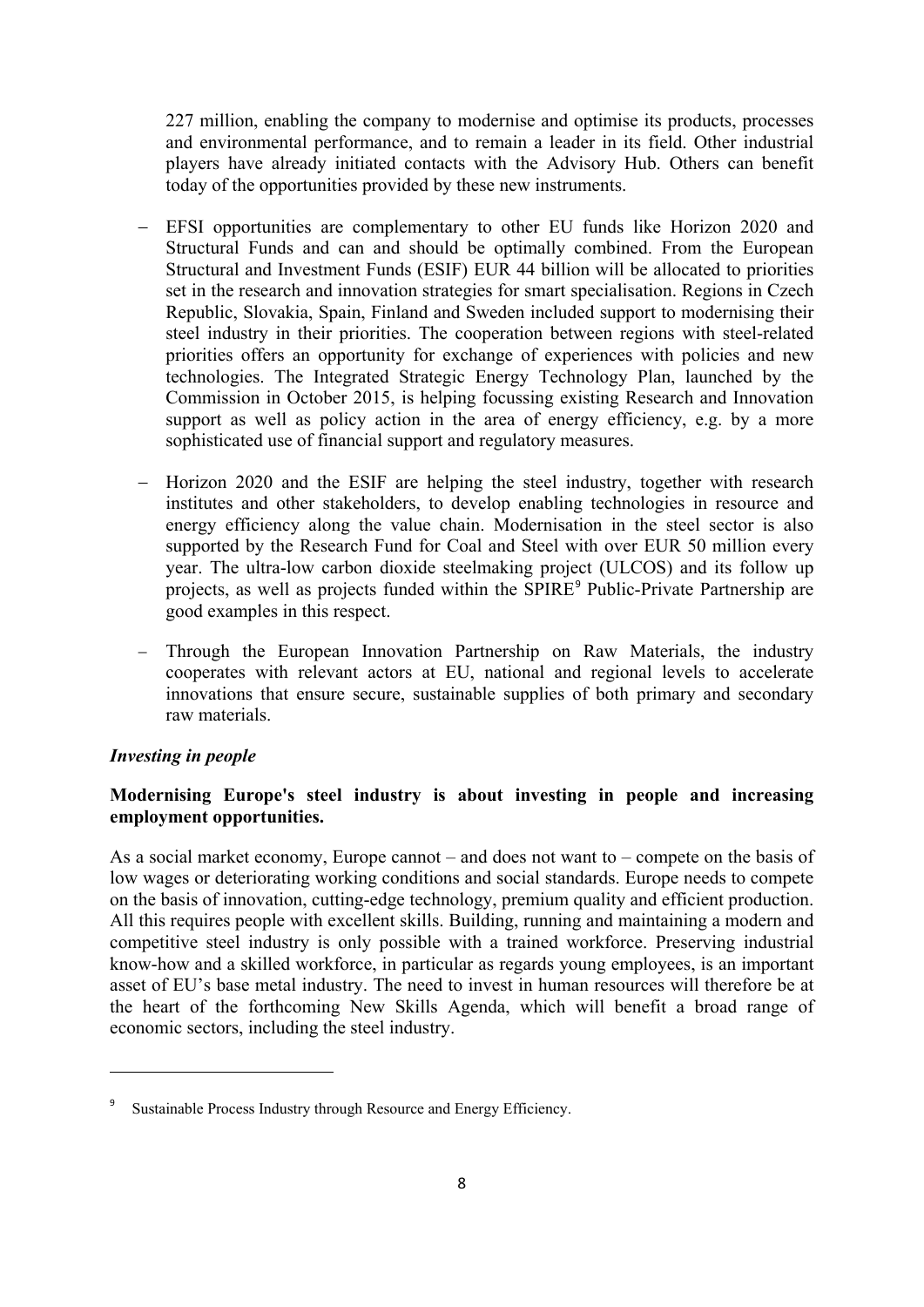In some cases, structural changes may lead to job losses. This has serious social consequences for workers concerned, their families and the regions in which they live. The European Globalisation Adjustment Fund (EGF) can co-fund up to 60% of the total cost of active labour market measures helping workers finding new jobs where major redundancies have occurred. Approximately 5,000 workers have already been targeted by EGF assistance in the whole basic metals sector, and Member States have the possibility to request further assistance from EU in this field.

It is important to accompany workers and local economies affected in the case of major relocations of activities. To this end, the EU has developed instruments to support workers' employability and mitigate the adverse social consequences of restructuring. The EU Quality Framework for anticipation of Change and Restructuring<sup>[10](#page-9-0)</sup> can help bring together companies, workers and their representatives, social partners and national and regional authorities to achieve a fair and socially responsible management of change and restructuring. The Commission will involve social partners via the relevant European social dialogue committees in the design and implementation of the necessary measures, e.g. mapping of jobs and skills needs, measures promoting internal and external mobility.

Information and consultation of workers at company level and at European level when transnational issues are at stake are also crucial for solving problems, easing conflicts and developing good practices in anticipating change and preparing and managing restructuring properly. That is why it is important for Member States and relevant stakeholders to fully implement and use the tools provided by the  $EU<sup>11</sup>$  $EU<sup>11</sup>$  $EU<sup>11</sup>$  to face the challenges of the steel industry.

The EU also stands ready to support Member States' broader efforts to pursue active labour market policies that seek to equip the unemployed with the skills and qualifications they need to return to the labour market. In 2015, the Commission tabled a proposal to improve the support given to long-term unemployed and to make active labour market policy more effective. The European Social Fund has allocated EUR 27 billion for measures in the field of education, training and lifelong learning. By 2023, over 10 million unemployed participants are expected to benefit from the ESF and 2.9 million people are expected to gain a qualification thanks to an ESF intervention. Workers affected by restructuring are likely to qualify for professional training, re-skilling and up-skilling under the European Social Fund, in the framework of regional and national operational programmes. Furthermore, investments in skills are eligible under the European Fund for Strategic Investments.

### *A modern competition policy for a strong European steel sector*

 $\overline{a}$ 

<span id="page-9-0"></span> $10$  COM(2013) 882.

<span id="page-9-1"></span> $11$  Directive 2009/38/EC on the establishment of a European Work Council of a procedure in Community-scale undertakings and Community-scale groups of undertakings for the purposes of informing and consulting employees, Directive 2002/14/EC establishing a general framework for informing and consulting employees in the EC, Directive 2001/23/EC relating to the safeguarding of employees' rights in the event of transfers of undertakings, businesses or parts of undertakings or businesses, Directive 98/59/EC of 20 July 1998 relating to collective redundancies.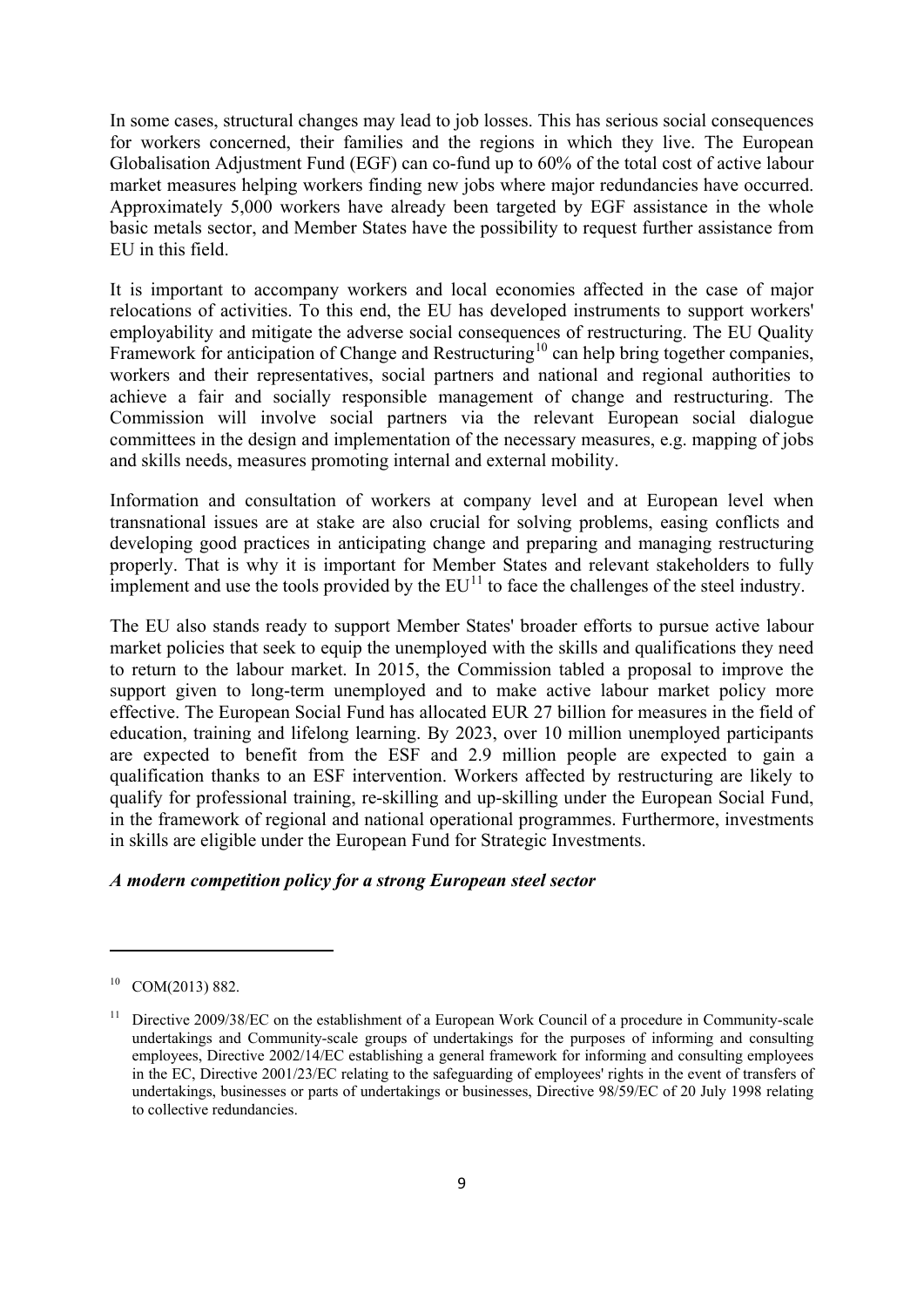**Competition policy is an important element to support the long term competitiveness of Europe's steel producers. The Commission encourages Member States to make best use of the modernised EU State aid framework by adapting support to national situations, priorities and constraints, as it is possible under the new framework.** 

To ensure a level playing field for European producers internationally, the Commission is acting both multilaterally, in the OECD and WTO, and bilaterally through its Free Trade Agreements. It is working for increased transparency for all subsidies, a consultation mechanism and disciplines regarding the prohibition of unlimited guarantees and restructuring aid to non-viable companies, the most distortive kinds of subsidies. Support for this approach from the European Parliament and the Council is of crucial importance.

EU State aid rules avoid subsidy races in the internal market and promote fairness towards efficient manufacturers who restructure with their own resources. State aid rules have been thoroughly modernised. They allow support to the global competitiveness of efficient and productive steel producers. Member States should make best use of this new framework to support the steel industry. In particular:

- − More support could be given to cross-border industry research or technology projects of common European interest (IPCEI);
- − State aid rules for R&D&I allow public support to incentivise the energy intensive users to develop innovative solutions, such as carbon capture and use (CCU) technologies, and to bridge gaps with trade partners on private expenditure on investment. Some of this support does not need to be notified to the Commission. The Commission stands ready to assist national authorities in identifying swiftly such support measures;
- − In respect of energy costs faced by energy-intensive industries, Member States are encouraged to compensate indirect financing costs of renewable energy support schemes.

The Emission Trading System (ETS) guidelines allow Member States to offset higher electricity costs faced by some energy intensive industries as a result of ETS rules on electricity generators (indirect ETS costs) under certain conditions. The Commission proposal for ETS reform encourages Member States to make use of this possibility. Upon request by individual companies, the Commission also stands ready to swiftly provide additional guidance on the competition assessment of long-term energy supply contracts.

#### **C. TURNING THE RESOURCE AND CLIMATE CHALLENGES INTO OPPORTUNITIES**

#### *More competitive energy prices in EU Member States*

**Increased efforts to promote energy efficiency and competitive energy prices are key to competitive and sustainable energy-intensive industries.**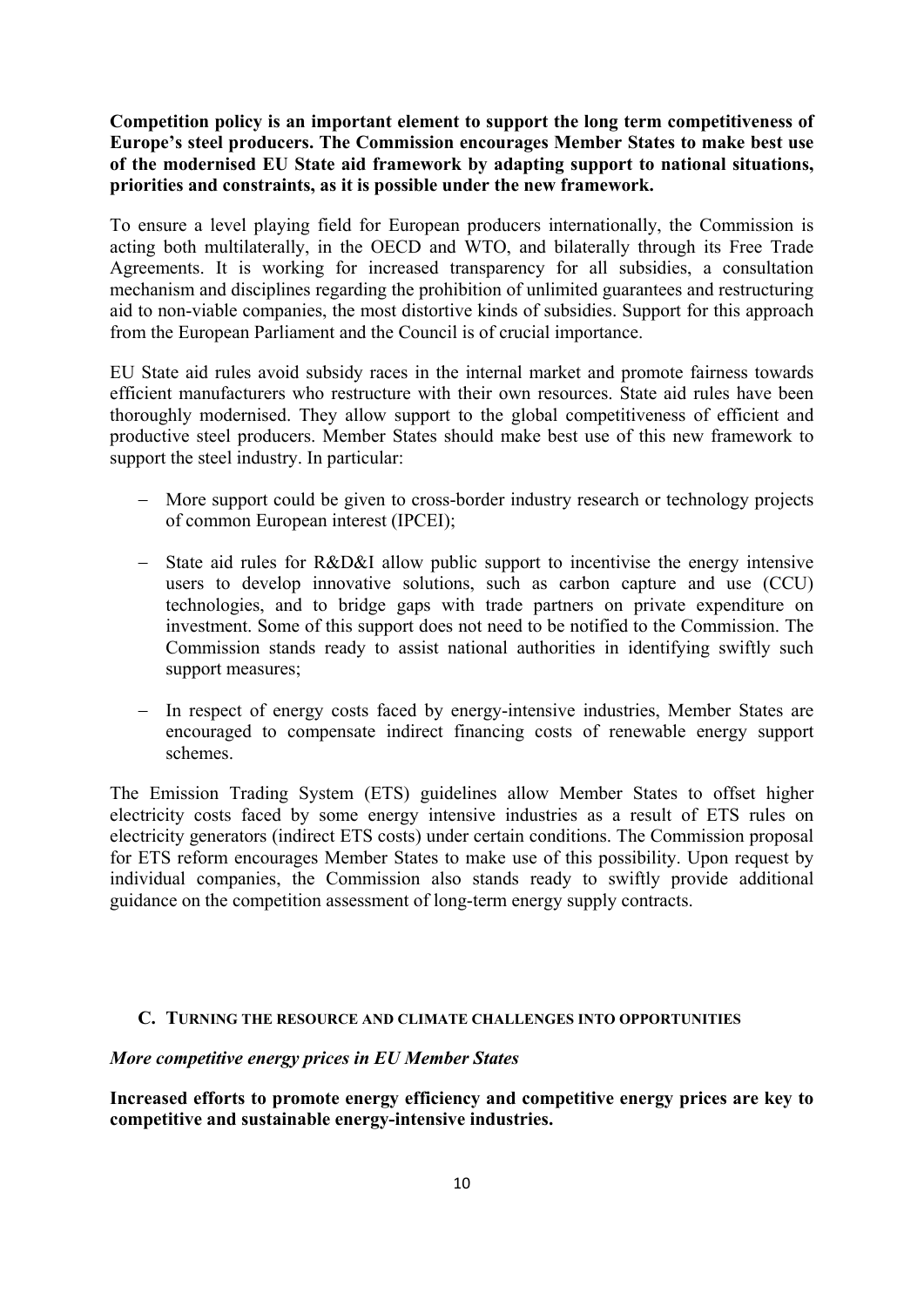In the light of the recent fall in energy prices, energy costs should now be a less important part of production costs. Wholesale energy prices, the proxy for energy prices paid by energy intensive industries, are now at historically low levels, comparable to the lowest levels reached in the last decade or the wake of the economic crisis<sup>12</sup>. They however continue to vary across Europe, often as a result of taxes and levies which are in the hands of Member States. Relevant energy price gaps with trading partners still exist, but they have been evolving favourably over the past months, particularly with regard to the US. There has been a convergence in international energy prices and price gaps seem to be coming back to precrisis levels $^{13}$ .

Energy prices are however very volatile and they could rise again. To contain them Europe needs to contain energy consumption, including by encouraging greater energy efficiency of its industry, and promote competitive energy prices by tapping into the potential of the single market and regional cooperation. To support these objectives, the Commission will soon put forward several initiatives under the Energy Union, e.g. proposals on the electricity market design, governance, renewable energy and energy efficiency. The energy prices and costs report the Commission intends to submit in summer 2016 will also assess the predictability of electricity prices over the period of high-capital investments in energy- and CO2-efficient technologies by energy-intensive sectors and further contribute to increasing transparency and understanding on energy costs. Different EU funding opportunities like EFSI and ESIF funds support energy efficiency. For instance, the ESIF will support EU industry's energy efficiency, environmentally-friendly production processes and resource efficiency with EUR 5.7 billion over the period 2014-2020.

### *Revision of the Emission Trading System*

### **Innovation can help the steel sector to remain competitive and adapt to the new realities of climate change.**

Lower carbon cost due to less ambitious climate policies still gives a number of third country producers an unfair competitive advantage vis-à-vis their European competitors. While the Paris Agreement is a game changer and sends a clear signal to investors, businesses, and policy-makers that the global transition to clean energy is here to stay, the risk of competitive disadvantages remains. Therefore, the Commission proposes in the proposal for the revision of the Emission Trading System<sup>[14](#page-11-2)</sup> to distribute the free allowances in such a way that energy

<span id="page-11-0"></span><sup>&</sup>lt;sup>12</sup> Gas prices are now the lowest in six years (13  $\epsilon$ /MWh). Electricity prices have been falling since the peak reached in 2012 (66  $\epsilon$ /MWh). They are now at the lowest levels in twelve years (30  $\epsilon$ /MWh). Coal prices, important for the steel industry, have also significantly decreased over the last few years and at the beginning of 2016 they are less than half of the price level five years ago. Finally, oil prices recently reached their minimum in 12 years.

<span id="page-11-1"></span><sup>&</sup>lt;sup>13</sup> Gas prices in the EU now are twice (2.1 in January-February 2016), not four times those of the US as in 2012. EU electricity prices are now about 60-70% higher than those in the US, instead of twice as in 2012. As regards Japan, gas prices are now slightly above the EU prices (1.1 in 2016) and electricity prices 1.8 times the EU prices.

<span id="page-11-2"></span> $14$  COM (2015) 337.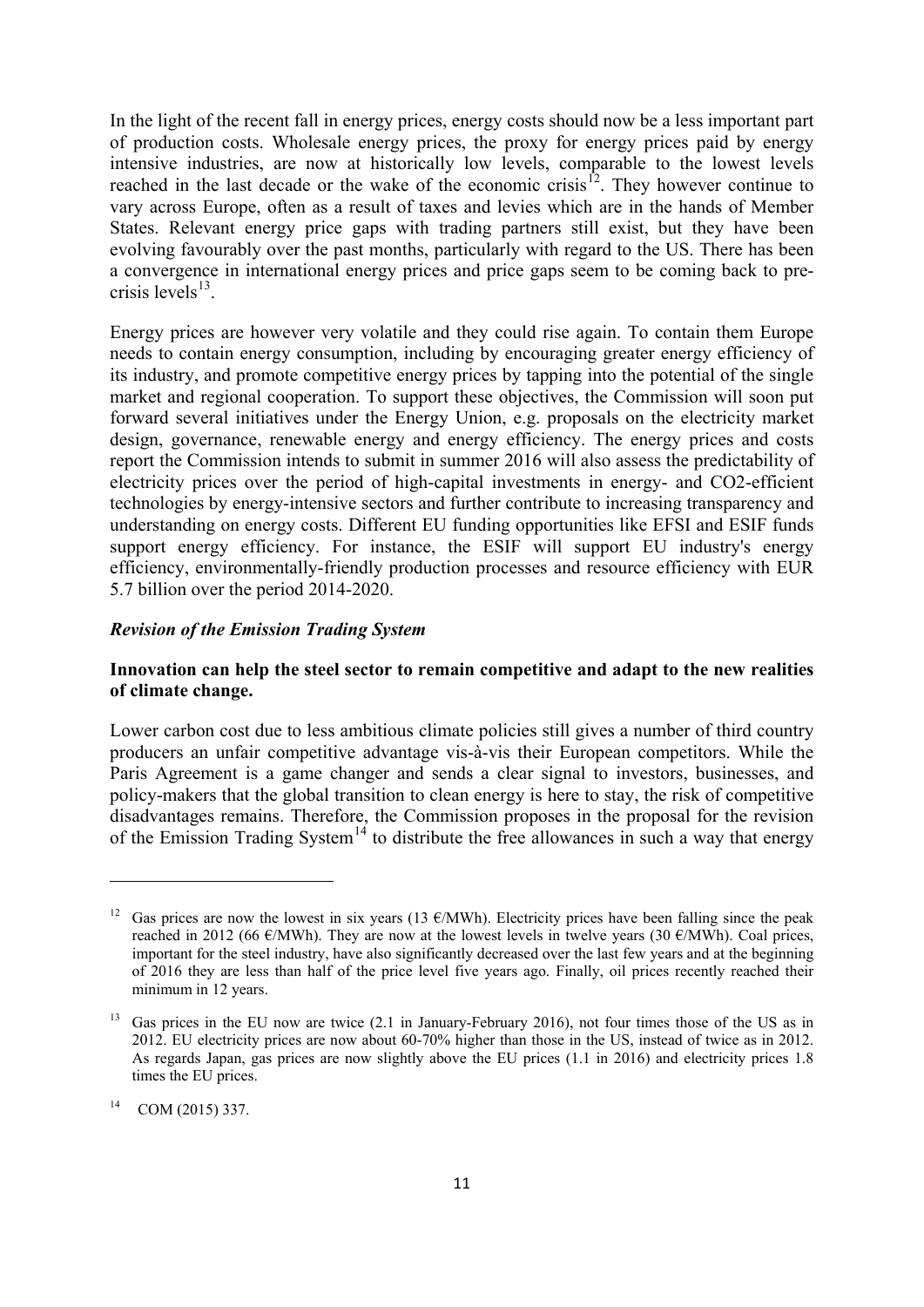intensive industries, including the steel sector, receive an appropriate level of support and continue to reward the best performers. The strategic decision by the European Council to preserve the free allocation regime beyond 2020 and the proposed carbon leakage provisions strike the right balance at this point of time. The proposal is currently being negotiated in the ordinary legislative procedure and the Commission calls on the co-legislators to advance as quickly as possible in the ordinary legislative procedure for the adoption of the reformed Emission Trading System and will provide additional input as necessary.

In order to support investments in innovation, such as carbon capture and use (CCU) technology projects, some 400 million emission allowances are proposed to be reserved from 2021 onwards for this purpose. In addition, a further 50 million of the unallocated allowances from 2013-2020 (that would otherwise be placed in the Market Stability Reserve) will be set aside to enable the Innovation Fund to start before 2021 and fund projects to support the uptake of new breakthrough technologies in industry.

### *Closing the loop: the circular economy*

# **Recycling raw materials must reduce costs of production and the impact on the environment. It will open up new areas of business, encourage product development and create jobs.**

Steel scrap is used by almost half of the current EU primary steel production, making the EU a global frontrunner in steel recycling. The production from scrap makes producers more independent from raw material imports. As the biggest part of production costs for recycled steel is the cost producers pay for ferrous scrap, an improved EU-market for scrap metal makes such production more competitive. Since their adoption in 2011, the end-of-waste criteria for iron and steel scrap have helped stimulate higher demand for recycled steel.

With the Circular Economy package the Commission has proposed to increase waste recycling rates and sorting systems for construction and demolition waste, and improve the functioning of the Extended Producer Responsibility schemes. It will develop targeted guidelines for use on demolition sites and facilitate the shipment of waste between Member States. These measures should result in more efficient supply chains and help create a real single market for secondary raw materials.

Moreover, the Circular Economy package contains several measures aiming to incentivise innovative industrial processes. For example, industrial symbiosis allows waste or byproducts of one industry to become inputs for another and in the process creating new market opportunities. By stimulating these processes, the package will help increase material and energy efficiency of industrial processes and increase cost-competitiveness by facilitating the valorisation of by-products such as steel slag rather than imposing heavy disposal costs. Another example is the use of the content of blast furnace waste gases through carbon capture and utilisation.

But the EU is also taking significant steps to increase transparency in international raw materials markets and in related derivative markets, not least for critical raw materials with a high risk of supply shortage.